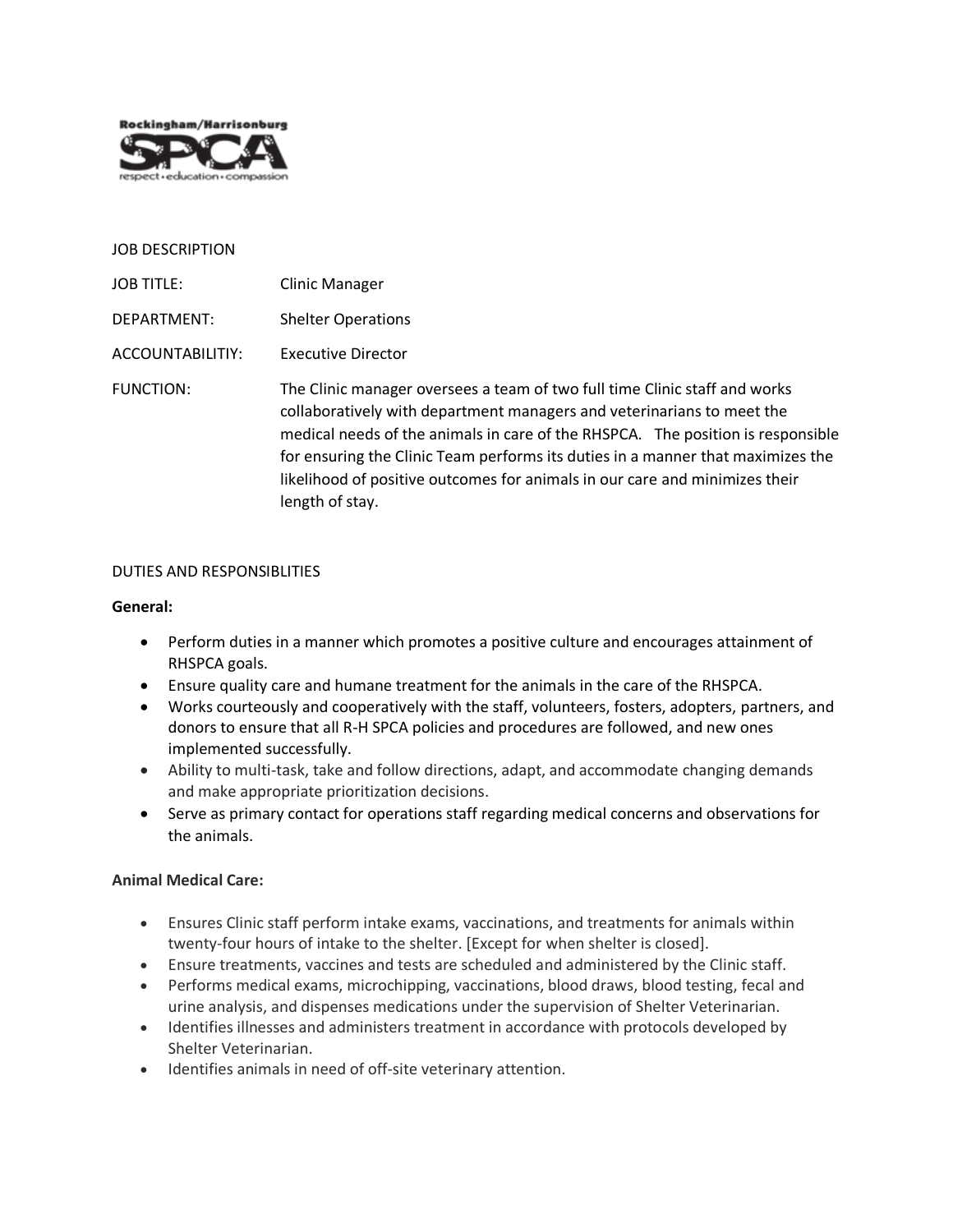- Identifies animals for vet checks in house and assists veterinarian with exams and updates shelter management system with medical updates (vaccines, treatments, diagnostics).
- Works closely with shelter veterinarians to create treatment plans for animals in our care and communicates these plans to the shelter operations team.
- Monitors the health of the animals at the shelter, reviews medical notes from staff and volunteers and takes necessary action to diagnose and treat any medical needs that arise.
- Coordinates collection and shipping of samples for lab analysis.
- Primary point of contact for veterinarians on and offsite and for animal medical emergencies.
- Performs humane euthanasia as required.

# **Animal Flow and Animal Records:**

- Tracks shelter animals' medical needs and makes veterinary appointments in house, with partner vets or specialists.
- Responsible for creating weekly spay-neuter surgery list for animals owned by the RHSPCA, reserves and schedules appointments and coordinates transport for surgery.
- Communicates results of off-site veterinary visits and sample analysis with veterinarians and shelter operations team.
- Coordinates transport for offsite vet visits with Animal Care and Foster & Rescue managers.
- Creates detailed instructions for shelter operations staff on medical needs of animals to communicate with fosters, adopters, and volunteers, when applicable.
- Collaborates with Animal Care and Foster & Rescue department managers to identify animals for foster or rescue placement.
- Works closely with shelter veterinarian to assess quality of life and makes euthanasia recommendations when necessary.
- Works closely with Animal Care, Foster, and Client Services Manager to ensure medical information is communicated timely and accurately to affected parties.
- Reviews 'status' of animals in shelter management software to ensure accurate record keeping and optimizing flow of animals to reduce length of stay.
- Ensure that all medical information is added to the shelter system in an accurate and timely manner.

## **Program and Staff Oversight:**

- Serve as primary contact for operations staff regarding medical concerns and observations for the animals.
- Has direct oversight of Clinic staff reporting into this position. Responsible for updating job descriptions, creating schedules, approving timecards and PTO, performing reviews and providing timely feedback to and development of Clinic staff.
- Coordinates schedule for shelter veterinarians.
- Ensures coverage from Clinic staff for foster appointments.
- Responsible for accurate record keeping, maintaining data integrity of animal records and statistical reporting for all program(s) related activities.
- Responsible for updating and maintaining all Clinic department Standard Operating Procedures.
- Works closely with Shelter Veterinarian to develop and maintain medical protocols.
- Orders and maintains inventory of prescription and nonprescription drugs as well as miscellaneous medical supplies.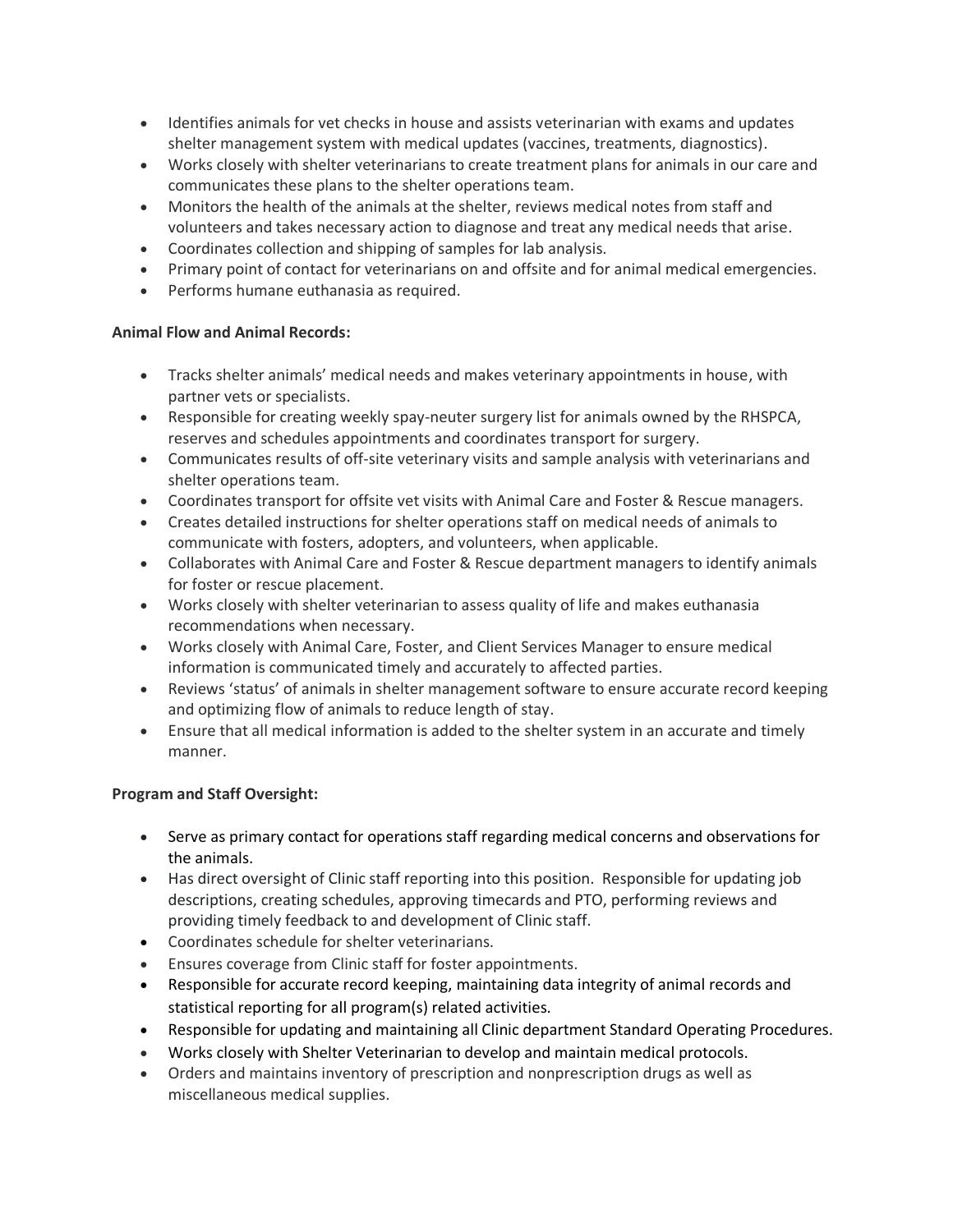- Monthly review of budget with a focus on implementing and tracking cost saving measures.
- Participates in the development of the shelter budget with the Executive Director.

## **Communication:**

- Communicate with and work closely with R-H SPCA shelter staff regarding people service (including customers, volunteers, fosters, veterinarians) and animal care.
- Communicate well in person, via email and telephone with individuals within the organization and outside to ensure success of the programs.

Perform related work as required. Job responsibilities and opportunities may change as organizational needs change and grow.

## QUALIFICATIONS:

The Clinic Manager needs to be able to perform the essential duties satisfactorily. The qualifications listed below are representative of the knowledge, skill and ability required:

- Current Vet Technician License in Virginia strongly preferred.
- Three years of vet tech experience preferred.
- Supervisory experience strongly preferred.
- Proficiency in Google suite platforms, word and excel.
- Ability to work independently without close supervision.
- Ability to work collaboratively with a positive and upbeat attitude.
- Knowledge of dog and cat behavior and safe handling practices is required.
- Must be available to work alternating weekends and be responsive to emails and phone calls relating to animal emergencies.
- Ability to use sound judgement in all decision making while working independently in a fastpaced environment.
- Hold a valid driver's license and reliable transportation.

## PHYSICAL REQUIREMENTS:

Ability to lift 35 lbs., stand for long periods of time, move quickly, work with and around animals (including diseased, injured and/or potentially aggressive animals), loud noises, chlorine or other chemicals.

#### COMPENSATION

This is a salaried position offering a competitive rate based on experience. After a period of employment, the Clinic Manager is eligible for medical insurance and PTO.

NATURE OF EMPLOYMENT